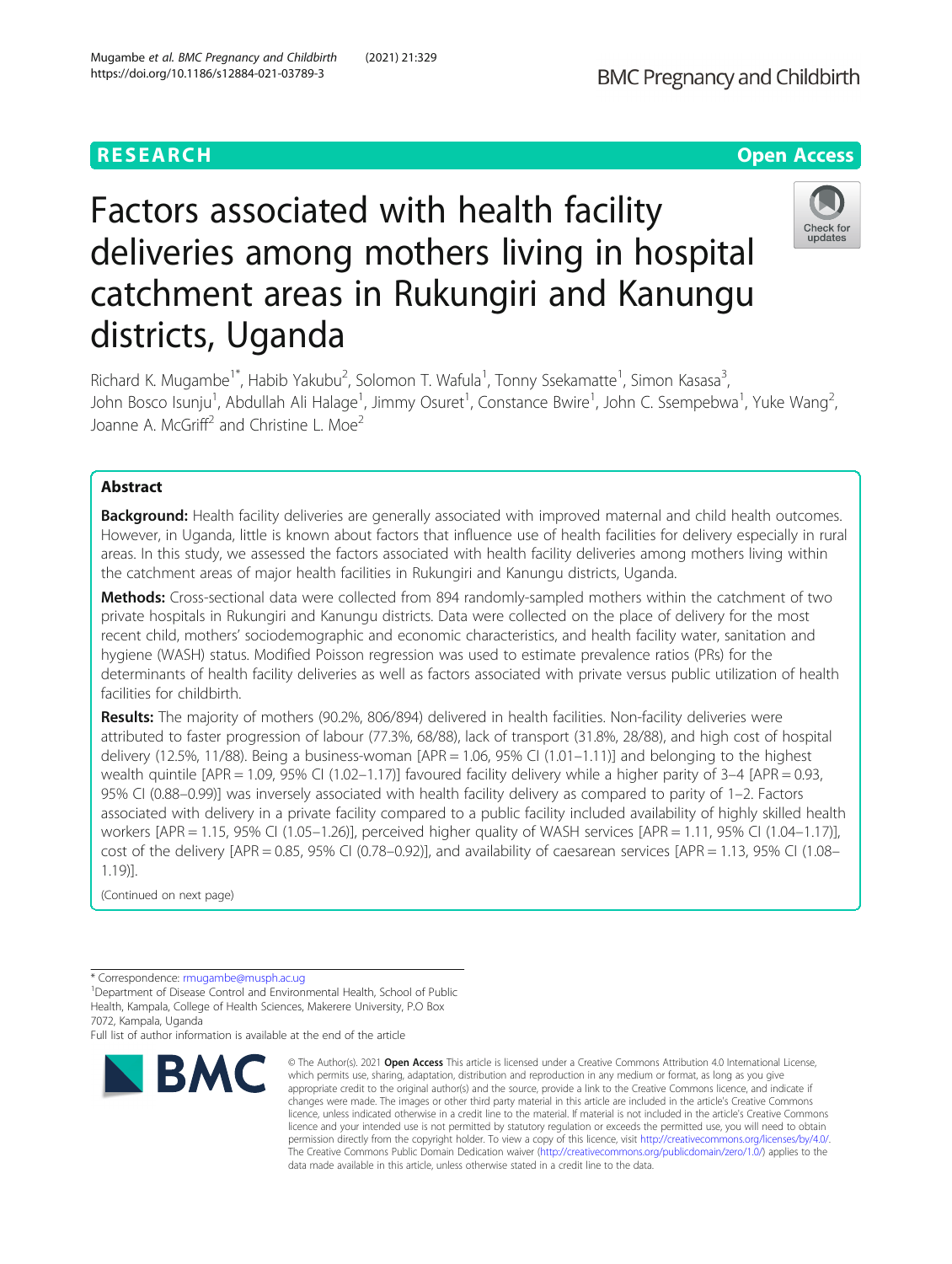# (Continued from previous page)

**Conclusion:** Health facility delivery service utilization was high, and associated with engaging in business, belonging to wealthiest quintile and having higher parity. Factors associated with delivery in private facilities included health facility WASH status, cost of services, and availability of skilled workforce and caesarean services.

Keywords: Childbirth, Health facility delivery, Private healthcare facilities, Public healthcare facilities, Mothers, Uganda

# Background

Maternal mortality remains a leading cause of death among females aged 15–49 years particularly in resource-poor countries [\[1](#page-8-0), [2\]](#page-8-0), where 99% of global maternal deaths occur [\[3\]](#page-8-0). Despite various global initiatives focused on maternal health, in 2015 alone, an estimated 830 women died daily as a result of complications related to pregnancy and childbirth, and 550 of those deaths occurred in sub-Saharan Africa [[3\]](#page-8-0). Maternal mortality is largely related to poor access to obstetric care especially during the intrapartum period [[4,](#page-8-0) [5](#page-8-0)]. Although it has been widely acknowledged that hospital deliveries provide an effective opportunity for minimizing maternal and neonatal deaths  $[6-8]$  $[6-8]$  $[6-8]$  $[6-8]$ , a significant fraction of mothers in low-income countries continues to deliver without the assistance of skilled health workers  $[9-11]$  $[9-11]$  $[9-11]$  $[9-11]$ . In these countries, most pregnant women deliver under the care of either their family members, traditional birth attendants, or no one at all [[12\]](#page-8-0). Efforts to reduce maternal and neonatal mortality include initiatives to increase the proportion of mothers delivering babies in health facilities, attended to by skilled health workers [\[13](#page-8-0)].

The choice of place to deliver a child is thus an important aspect for the health of the mother and baby. Decisions about where to give birth are influenced by social, cultural, and environmental factors [\[14](#page-8-0), [15](#page-8-0)]. These factors can range from distance to a health facility, cost and quality of services [[16,](#page-8-0) [17](#page-8-0)], and governance of the health facility [[18\]](#page-8-0). Concerns related to efficiency, availability of services, and physical infrastructure in public facilities have been reported in some low- and middle-income countries [[18\]](#page-8-0) and may affect whether mothers deliver in health facilities or not. Adequate water, sanitation, and hygiene (WASH) can also be an important component in care-seeking decisions and the provision of basic health services [[19\]](#page-8-0). Even when health facilities offer quality services, lack of access to adequate WASH services in facilities may discourage women from delivering in these facilities or cause delays in care-seeking [\[20](#page-8-0)].

According to the latest Uganda Demographic and Health Survey (UDHS), Uganda has a maternal mortality ratio of 336 deaths per 100,000 live births, which is among the highest in Eastern Africa, and about 27% of pregnant women in Uganda still do not deliver in health facilities [\[21](#page-8-0)]. Despite government interventions, such as the construction of more health facilities, training of community health workers to promote community health education, and linkage to facilities for pregnant women, facilities are still underutilized or inaccessible [[22,](#page-9-0) [23\]](#page-9-0). Increasing health facility deliveries requires that women have the physical and financial means to access the facilities whilst being assisted to make decisions to seek these services [[24,](#page-9-0) [25\]](#page-9-0). Most of the studies on determinants of child delivery location conducted in Uganda were not performed in remote areas where it is often difficult for mothers to travel to local health facilities [[22](#page-9-0), [26,](#page-9-0) [27](#page-9-0)]. Recognizing the paucity of information on the process and determinants of choice on childbirth location in hard to reach areas such as rural Western Uganda, this study aimed to explore the factors associated with health facility births, and draw comparisons between private and public health facilities, in order to inform the design of better approaches to increase childbirth in health facilities.

# Methods

# Study design and study setting

This was a cross-sectional cluster survey conducted within the catchment communities of two major privatenot-for-profit facilities; Kisiizi hospital in Rukungiri District, and Bwindi Community Hospital in Kanungu District in Western Uganda. However, these communities were also served by some public health facilities at different levels. A catchment was defined as communities (sub-counties) which were reported to be having the majority of the clients for the two major private health facilities. In Uganda, the health care system is organised into a four-tier system (i.e., hospitals, health centres of levels IV, III, and II). Hospitals are considered higherlevel facilities because they have consultant physicians and offer more specialized services, while health centres II, III, and IV, found at parish, sub-county, and county levels, respectively, are considered lower level facilities (or primary health care). These primary health care facilities offer basic services. For example, health center IIs offer outpatients consultations, while health center IIIs offer some inpatient care and some laboratory services. In addition to all the services provided at health centers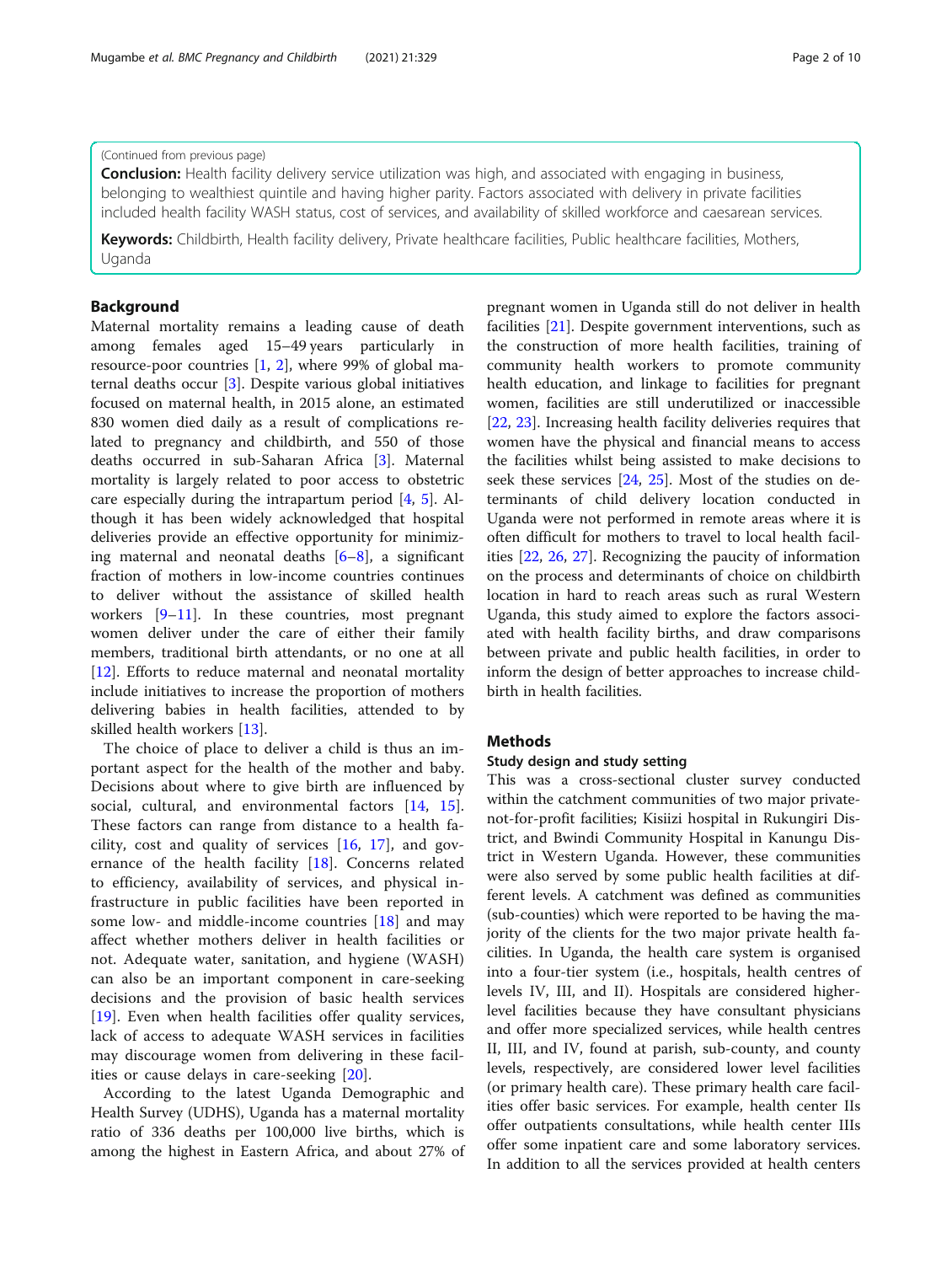II and III, health centers at level IV offer caesarean deliveries and blood transfusion services.

Kanungu district has an area of 1291.1 Km<sup>2</sup> and an estimated population of 252,144 people and a population growth rate of 2.1% per annum [[28](#page-9-0)]. Kanungu has two hospitals: one public hospital (Kambuga Hospital) in Kambuga Town council and one private hospital (Bwindi Community Hospital) on the outskirts of Bwindi impenetrable forest. Additionally, there are two health centre (HC) IVs, 10 HC IIIs, and 17 HC IIs. Rukungiri district covers an area of  $1566.8$  Km<sup>2</sup> and had an estimated population of 314,694 people in 2016, with an annual growth rate of 3.0% [[28\]](#page-9-0). Some of the major hospitals in Rukungiri district include Nyakibale hospital (public) and Kisiizi hospital (private). Rukungiri has 9 HC IVs, 9 HC IIIs, and 43 HC IIs.

#### Study population

All women of reproductive age who had given birth within the last 12 months preceding the survey were considered. The inclusion and exclusion criteria are shown in Table 1.

# Sample size determination and sampling procedures Sample size estimation

To obtain the sample size, we used the Kish leslie formula for cross-sectional studies, with the following assumptions; an alpha of 0.05, power (1-beta) of 0.80, a sampling error of 5%, a nonresponse rate of 10%, and a statistically conservative 50% proportion of mothers that utilize health facility delivery services. This was done since there was limited data about hospital delivery utilization in rural areas in Uganda. We also considered a design effect of 2.0 to cater for potential differential clustering by catchment in the two districts. A sample of size of 846 was obtained and was rounded to make 900 participants.

This was a cross-sectional cluster survey where a sample was selected from Kisiizi and Bwindi health facility catchment areas. For this study, a cluster was defined as a village, which is the local administrative unit in Uganda. A total of 60 clusters, each consisting of 15 households, were randomly selected from the two catchment areas (major sub-counties served by each of the two major hospitals) leading to a minimum target sample size of 900 households.

We used a two-stage sampling approach [[29](#page-9-0)]. First, we identified the major villages (clusters) that are served by the study hospitals. Bwindi hospital serves mainly the sub-counties of Mpungu and Kayonza, while Kisiizi hospital serves mainly Nyarushanje sub-county. All villages in the major catchment areas were listed; there were 183 villages in Nyarushanje sub-county for Kisiizi hospital, and 152 villages (18 for Mpungu sub-county and 134 for Kayonza sub-county) for Bwindi hospital. For each of the two catchment areas, computer-generated random numbers were assigned to all the villages (clusters) and the first 60 villages were selected for the study.

Second, in each of the selected villages, with the help of the village health teams, the survey team listed all households with a child 0–12 months old during the survey period. If the number of eligible households in a village was more than 15, simple random sampling using computer-generated random numbers was applied to recruit the target number of households. If the number of eligible households was less than 15, a nearby cluster was then annexed. If a household had more than one eligible woman, the one with the youngest child was recruited and interviewed in order to reduce recall bias.

#### Study variables

The primary dependent variable was health facility delivery service utilization (whether mother sought skilled birth attendance or not). For those who delivered in a health facility, the secondary dependent variable was utilization of a private over a public health facility for child delivery. The explanatory variables included sociodemographic characteristics (Age of mother, parity, education level, marital status, occupation, wealth index), individual perceptions of the importance of skilled health workers, caesarean services, perceived quality of WASH services and quality of care. The wealth quintiles were generated using principal component analysis based on the information collected on assets owned and household structure.

#### Data collection and management

A semi-structured questionnaire was developed in English and translated to *Lunyakitara*, the local language of the study area. The Lunyakitara questionnaire was backtranslated to English, and both English copies were

| <b>Table 1</b> Inclusion and exclusion criteria |  |  |
|-------------------------------------------------|--|--|
|                                                 |  |  |

| Inclusion criteria                                                                                                                                                                        | <b>Exclusion criteria</b>                                                                                                                                                                                                                                                             |
|-------------------------------------------------------------------------------------------------------------------------------------------------------------------------------------------|---------------------------------------------------------------------------------------------------------------------------------------------------------------------------------------------------------------------------------------------------------------------------------------|
| • Mothers of 18 and above years<br>• Having a child of 0-12 months old<br>• Minimum of at least 1 year of stay in the community.<br>· Signed (or thumb-printed) informed consent document | • Mothers below 18 years of age.<br>• Mothers with children reported to be above 12 months of age.<br>. Visiting mothers and those who had stayed in the community for less than 1 year.<br>• Refusal to provide consent for participation in the study.<br>• Critically sick mothers |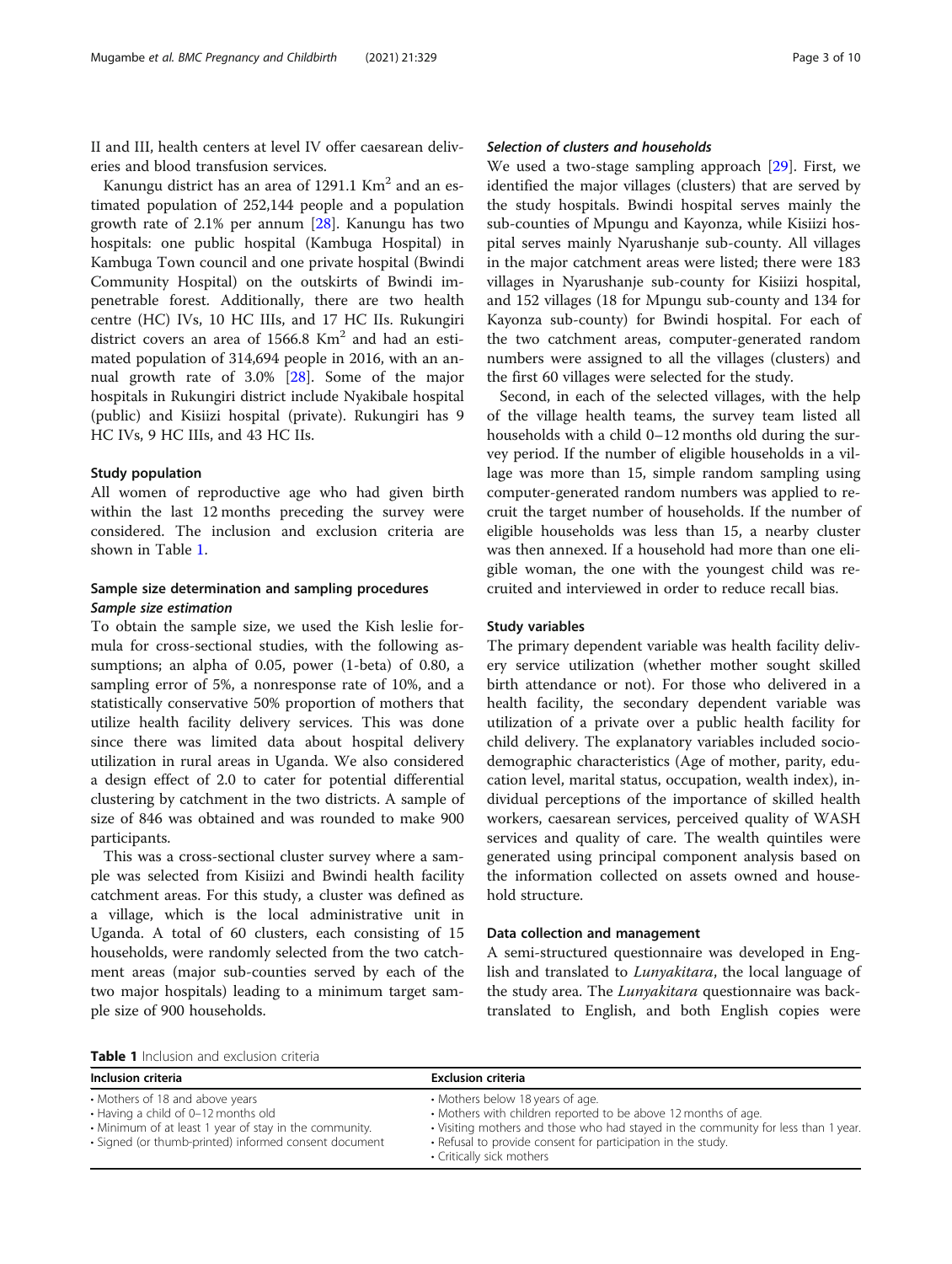compared for consistency. The English questionnaire, which is provided as supplementary file [1](#page-8-0), was developed after reviewing relevant literature [[9,](#page-8-0) [16,](#page-8-0) [17,](#page-8-0) [30\]](#page-9-0). Trained research assistants interviewed mothers using the local language paper questionnaire but recorded the responses on the English questionnaires. The questionnaire captured de-identifiable data on the mothers' sociodemographics, awareness of the services at the health facility, antenatal visits, distance to the nearest health facility, place of delivery of the most recent child, reasons for utilizing delivery place, as well as challenges experienced while at the health facility. For quality control, all questionable data were reviewed and resolved by a member of the supervisory team every day.

### Data entry and analysis

Descriptive statistics, such as frequencies and proportions, were used to summarize categorical data, while continuous data was expressed as means and standard deviations. To assess the determinants of utilization of a health facility for childbirth, the outcome (delivery place) was dichotomized into health facility delivery coded as 1 or non-facility delivery coded as 0. Any delivery that occurred outside the health facility including at home was considered as a non-facility delivery. We ran a generalized linear model of the Poisson family with logarithm as the link function with robust standard error variances to obtain the prevalence ratios and their 95% confidence intervals for the factors associated with health facility births. Prevalence ratios were used instead of odds ratios since odds ratios tend to overestimate effect of predictor variables when probability of obtaining the outcome of interest is  $> 10\%$  [[31\]](#page-9-0). To assess the factors associated with utilization of public versus private facility for child delivery, a similar regression technique was used. In both cases, covariates that had a  $p$  value ≤0.1 in bivariate analysis and those with biological plausibility were considered in the final model building. Stepwise backward elimination method was employed to generate a parsimonious model from a saturated model. Variables were removed stepwise from the model starting with those with highest  $p$  values until only those variables with  $p$  values ≤0.05 and/or that significantly improved model fitness were retained. The adjusted prevalence ratios (PRs), their 95% confidence intervals and  $p$  values are presented. All analyses were performed using STATA 14.0 (StataCorp, Texas,USA).

#### Results

A total of 894 mothers of mean age 26.6 years  $(SD =$ 5.97) participated in the study representing response rate of 99.3%. The majority of the mothers were married  $(87.8\%)$  and peasants  $(74.5\%)$ . More than half had  $1-2$ children (55.4%) and had primary school as their highest level of education (55.0%). Less than half of the participants (46.6%) had resided in the area for 5 years or less (Table 2).

## Health facility delivery service utilization

A total of 806 mothers (90.2%) delivered their most recent child in a health facility. Of the 806 mothers who delivered in health facilities, 85.6% delivered in a private health facility while 14.3% delivered in public facilities.

|  |  |  | Table 2 Socio-demographic characteristics of participants |  |  |
|--|--|--|-----------------------------------------------------------|--|--|
|--|--|--|-----------------------------------------------------------|--|--|

| Variables                                                             | Frequency<br>$(n = 894)$         | Frequency<br>(%) |
|-----------------------------------------------------------------------|----------------------------------|------------------|
| Age category (years)                                                  | (Mean = 26.6,<br>$SD = \pm 5.97$ |                  |
| $16 - 25$                                                             | 447                              | 50.0             |
| $26 - 35$                                                             | 370                              | 41.4             |
| $36 - 45$                                                             | 77                               | 8.6              |
| <b>Marital status</b>                                                 |                                  |                  |
| Single                                                                | 67                               | 7.5              |
| Married                                                               | 785                              | 87.8             |
| Separated/widowed/divorced                                            | 42                               | 4.7              |
| Highest level of education                                            |                                  |                  |
| None                                                                  | 69                               | 7.7              |
| Primary                                                               | 492                              | 55.0             |
| Secondary                                                             | 252                              | 28.2             |
| Tertiary                                                              | 81                               | 9.1              |
| Occupation                                                            |                                  |                  |
| Peasant farmers                                                       | 666                              | 74.5             |
| Small business                                                        | 128                              | 14.3             |
| Employed                                                              | 100                              | 11.2             |
| Parity (Number of children)                                           |                                  |                  |
| $1 - 2$                                                               | 495                              | 55.4             |
| $3 - 4$                                                               | 259                              | 29.0             |
| 5 and above                                                           | 140                              | 15.7             |
| Length of stay in the area (years)                                    | (Mean = $9.67$ ,<br>$SD = ±9.56$ |                  |
| $0 - 5$                                                               | 417                              | 46.6             |
| $6 - 10$                                                              | 197                              | 22.0             |
| >10                                                                   | 280                              | 31.3             |
| Monthly household income (Uganda<br><b>shillings)</b> (Mean $\pm$ SD) | $(130, 839.5 \pm$<br>199,369.9)  |                  |
| Wealth quintile                                                       |                                  |                  |
| Lowest                                                                | 179                              | 20.0             |
| Second                                                                | 181                              | 20.3             |
| Middle                                                                | 188                              | 21.0             |
| Fourth                                                                | 169                              | 18.9             |
| Highest                                                               | 177                              | 19.8             |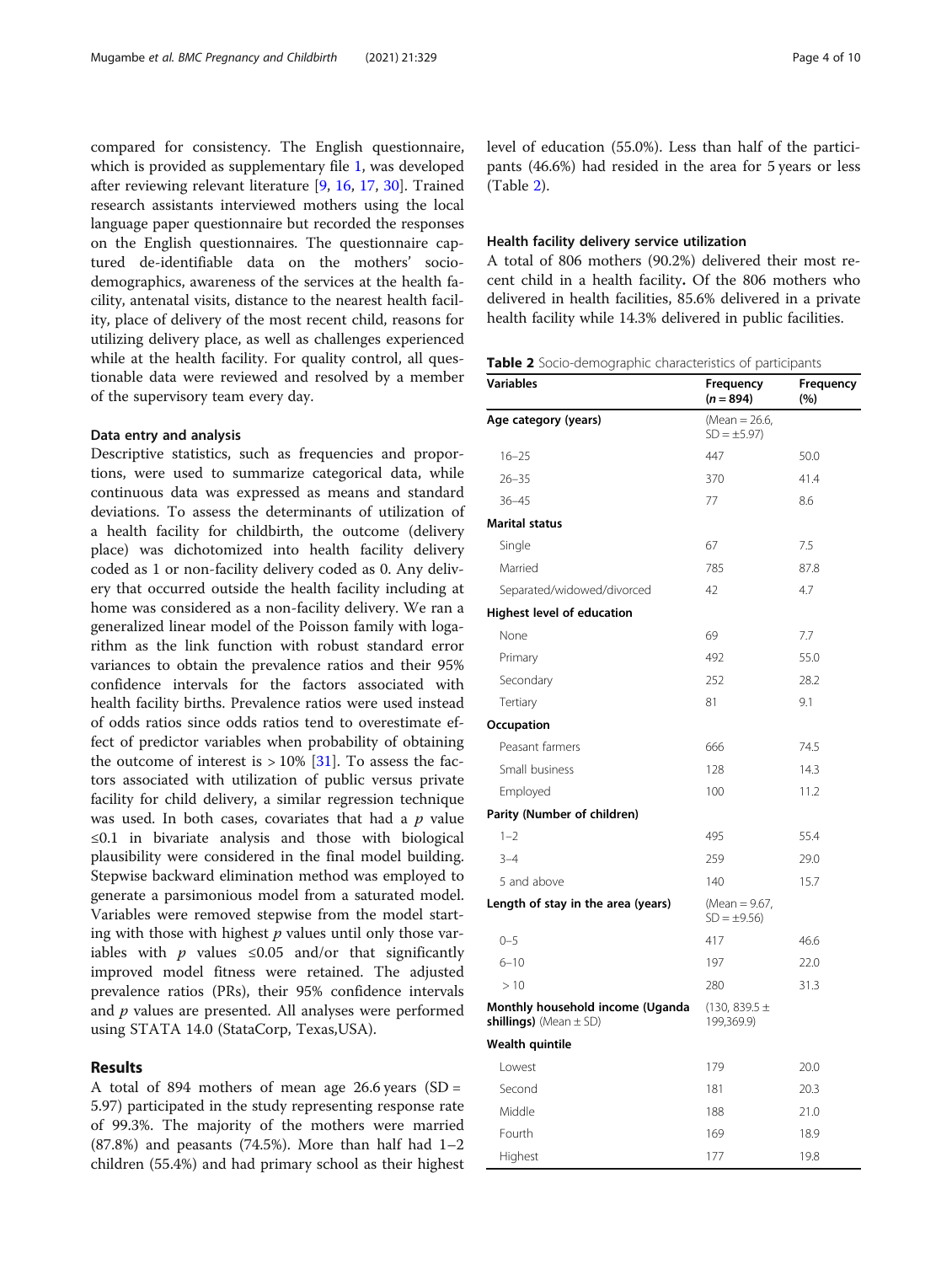| Variables                             | Place of delivery |                               | Crude PR (95%            | <b>Adjusted PRs</b>      | P value |
|---------------------------------------|-------------------|-------------------------------|--------------------------|--------------------------|---------|
|                                       | Home $(N = 88)$   | health facility ( $N = 806$ ) | CI)                      | (95% Cls)                |         |
| <b>District</b>                       |                   |                               |                          |                          |         |
| Rukungiri                             | 26 (5.7)          | 427 (94.3)                    | 1                        | $\mathbf{1}$             |         |
| Kanungu                               | 62(14.1)          | 379 (85.9)                    | $1.10(1.05 - 1.15)^*$    | $1.10(1.05 - 1.15)^{*}$  | < 0.001 |
| Age of mother                         |                   |                               |                          |                          |         |
| $16 - 25$                             | 35(7.8)           | 412 (92.2)                    | 1                        | $\mathbf{1}$             |         |
| $26 - 35$                             | 39 (10.5)         | 331 (89.5)                    | $0.97(0.93 - 1.01)$      | $1.00(0.94 - 1.06)$      | 0.972   |
| $36 - 45$                             | 14 (18.2)         | 63 (81.8)                     | $0.89$ (080-0.99)*       | $0.94(0.83 - 1.07)$      | 0.348   |
| <b>Education status of mothers</b>    |                   |                               |                          |                          |         |
| None                                  | 9(13.0)           | 60 (87.0)                     | $0.99(0.90 - 1.10)$      |                          |         |
| Primary                               | 62 (12.6)         | 430 (87.4)                    | $\mathbf{1}$             |                          |         |
| Secondary                             | 14(5.6)           | 238 (94.4)                    | $1.08$ $(1.03 - 1.13)^*$ |                          |         |
| Tertiary                              | 3(3.7)            | 78 (96.3)                     | $1.10(1.04 - 1.16)^{*}$  |                          |         |
| <b>Marital status</b>                 |                   |                               |                          |                          |         |
| Married or cohabiting                 | 74 (9.4)          | 711 (90.6)                    | 1                        |                          |         |
| Single                                | 10(14.9)          | 57 (85.1)                     | $0.94(0.85 - 1.04)$      |                          |         |
| Divorced/separated                    | 04 (9.5)          | 38 (90.5)                     | $1.00(0.90 - 1.10)$      |                          |         |
| Occupation                            |                   |                               |                          |                          |         |
| Peasant farmers                       | 79 (11.9)         | 587 (88.1)                    | 1                        | $\mathbf{1}$             |         |
| Business person                       | 05 (3.9)          | 123 (96.1)                    | $1.09$ $(1.04 - 1.14)^*$ | $1.06$ $(1.01-1.11)^*$   | 0.023   |
| Employed                              | 4(4.0)            | 96 (96.0)                     | $1.09$ $(1.03 - 1.14)^*$ | $1.05(0.99 - 1.10)^+$    | 0.080   |
| Parity                                |                   |                               |                          |                          |         |
| $1 - 2$                               | 31(6.3)           | 464 (93.7)                    | 1                        | $\mathbf{1}$             |         |
| $3 - 4$                               | 34 (13.1)         | 225 (86.9)                    | $0.93$ $(0.88 - 0.98)^*$ | $0.93$ $(0.88 - 0.99)$ * | 0.046   |
| $\geq$ 5                              | 23 (16.4)         | 117 (83.6)                    | $0.89$ (0.83-0.96)*      | $0.93(0.85 - 1.02)$      | 0.156   |
| Distance to the nearest facility (Km) |                   |                               |                          |                          |         |
| $< 5\,$                               | 56 (8.6)          | 593 (91.4)                    | 1                        |                          |         |
| $\geq 5$                              | 32 (13.1)         | 213 (86.9)                    | $0.95(0.90 - 1.00)^+$    |                          |         |
| Wealth quintile                       |                   |                               |                          |                          |         |
| Lowest                                | 27(15.1)          | 152 (84.9)                    | 1                        | $\mathbf{1}$             |         |
| Second                                | 17(9.4)           | 164 (90.6)                    | $1.06(0.99 - 1.15)$      | $1.06(0.98 - 1.14)$      | 0.131   |
| Middle                                | 17(9.0)           | 171 (91.0)                    | $1.07$ $(0.99 - 1.16)^+$ | $1.06(0.98 - 1.14)$      | 0.128   |
| Fourth                                | 19 (11.2)         | 150 (95.5)                    | $1.05(0.96 - 1.13)$      | $1.04(0.95 - 1.12)$      | 0.402   |
| Highest                               | 08(4.5)           | 169 (95.5)                    | $1.12$ $(1.05 - 1.21)^*$ | $1.09(1.02 - 1.17)$      | 0.012   |
| <b>Attended ANC</b>                   |                   |                               |                          |                          |         |
| No                                    | 14 (15.9)         | 74 (84.1)                     | 1                        |                          |         |
| Yes                                   | 74 (9.2)          | 732 (90.8)                    | 1.08 (0.98-1.19)         |                          |         |

<span id="page-4-0"></span>

| Table 3 Factors associated with health facility delivery among women in Kanungu and Rukungiri districts |  |  |
|---------------------------------------------------------------------------------------------------------|--|--|
|                                                                                                         |  |  |

ANC Antenatal Care, PR Prevalence Ratio; \*P values ≤0.05, <sup>+</sup> marginal significance (p value < 0.1). At multivariate analysis, we adjusted for age, and education status of the mother

Of the 88 (9.8%) women who did not deliver from the health facilities, 68.2% (60) delivered at home, 8.0% (7) at the home of a traditional birth attendant, and 23.9% (21) of the deliveries occurred elsewhere, including on the way to the health facility. The most common reasons for non-facility deliveries included faster progression of labor 77.3% (68), long distance to the facility 25.0% (22), no transport means available 31.8% (28), higher cost of hospital delivery 12.5% (11), lack of funds for transport 18.2% (16) and 5.7%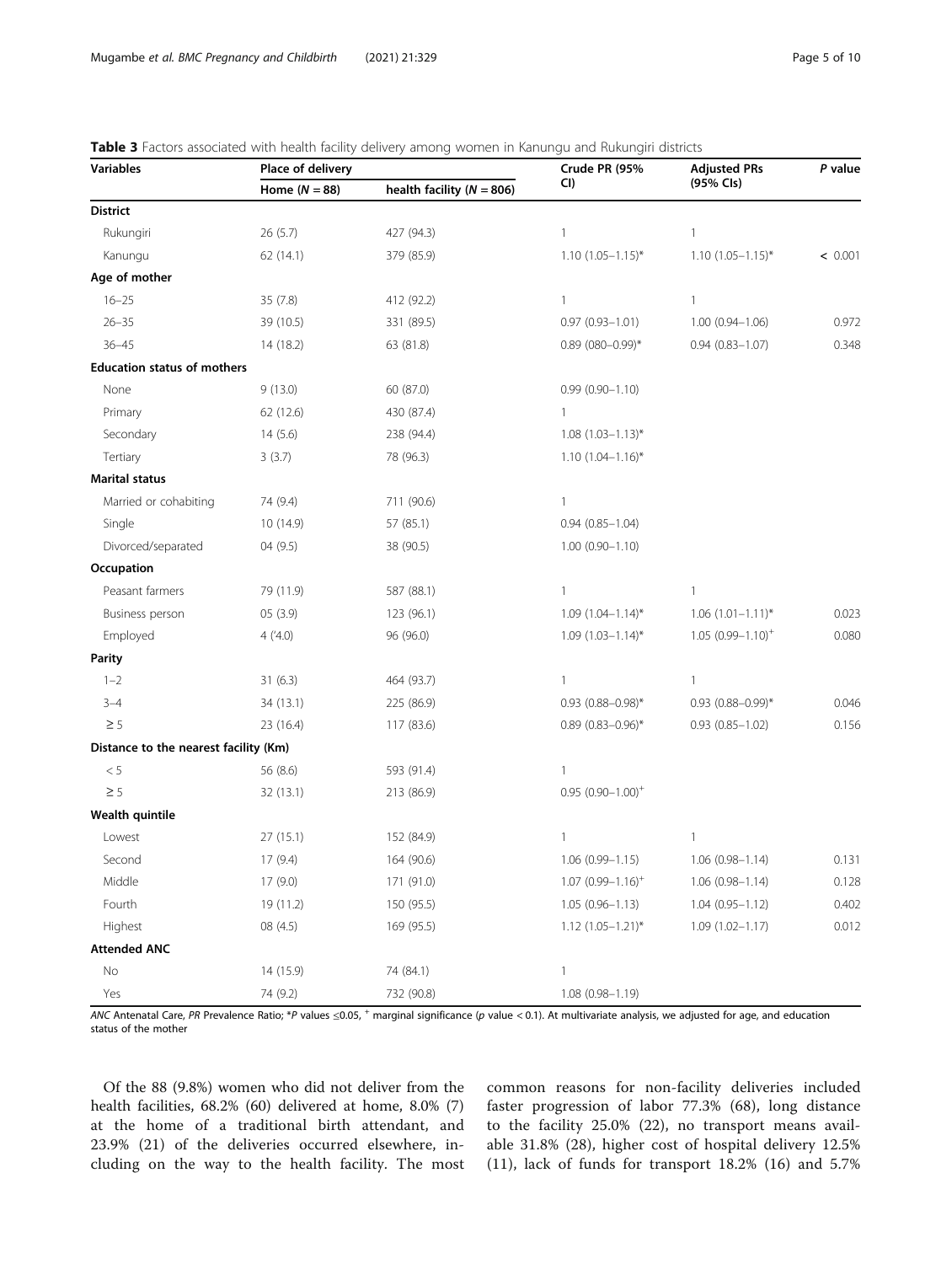<span id="page-5-0"></span>

| Table 4 Factors associated with utilization of private over public health facilities for child delivery |
|---------------------------------------------------------------------------------------------------------|
|                                                                                                         |

| <b>Variables</b>                               |                    | Choice of facility for child delivery |                          | <b>Adjusted PRs</b>    | P       |
|------------------------------------------------|--------------------|---------------------------------------|--------------------------|------------------------|---------|
|                                                | Public $(N = 116)$ | Private $(N = 690)$                   | CI)                      | (95% Cls)              | Value   |
| Age of mother                                  |                    |                                       |                          |                        |         |
| $16 - 25$                                      | 67(16.3)           | 345 (83.7)                            | 1                        |                        |         |
| $26 - 35$                                      | 41 (12.4)          | 290 (87.6)                            | $1.05(0.99 - 1.11)$      |                        |         |
| $36 - 45$                                      | 8(12.7)            | 55 (87.3)                             | $1.04(0.94 - 1.16)$      |                        |         |
| <b>Education status of mothers</b>             |                    |                                       |                          |                        |         |
| None                                           | 6(10.0)            | 54 (90.0)                             | $1.08(0.98 - 1.18)$      |                        |         |
| Primary                                        | 71 (16.5)          | 359 (83.5)                            | 1                        |                        |         |
| Secondary                                      | 29 (12.2)          | 209 (87.8)                            | $1.05(0.99 - 1.12)$      |                        |         |
| Tertiary                                       | 10 (12.8)          | 68 (87.2)                             | $1.04(0.95 - 1.15)$      |                        |         |
| <b>Marital status</b>                          |                    |                                       |                          |                        |         |
| Married or cohabiting                          | 95 (13.4)          | 616 (86.6)                            | $\mathbf{1}$             | 1                      |         |
| Single / unmarried                             | 11 (19.3)          | 46 (80.7)                             | $0.93$ $(0.82 - 1.06)$   | $0.91(0.81 - 1.03)$    | 0.144   |
| Divorced/separated                             | 10(26.3)           | 28 (73.6)                             | $0.85$ $(0.70-1.03)^{+}$ | $0.87(0.72 - 1.06)$    | 0.161   |
| Occupation                                     |                    |                                       |                          |                        |         |
| Peasant farmers                                | 89 (15.2)          | 498 (84.8)                            | 1                        |                        |         |
| Business person                                | 14 (11.4)          | 109 (88.6)                            | $1.04(0.97 - 1.12)$      |                        |         |
| Employed                                       | 13 (13.5)          | 83 (86.5)                             | $1.02(0.93 - 1.11)$      |                        |         |
| <b>Parity</b>                                  |                    |                                       |                          |                        |         |
| $1 - 2$                                        | 68 (14.7)          | 396 (85.3)                            | 1                        |                        |         |
| $3 - 4$                                        | 30 (13.3)          | 195 (86.7)                            | $1.01(0.95 - 1.08)$      |                        |         |
| $\geq$ 5                                       | 18 (15.4)          | 99 (84.6)                             | $0.99(0.91 - 1.08)$      |                        |         |
| Wealth quintile                                |                    |                                       |                          |                        |         |
| Lowest                                         | 22 (14.5)          | 130 (85.5)                            | 1                        |                        |         |
| Second                                         | 26 (15.9)          | 138 (84.2)                            | $0.98(0.89 - 1.08)$      |                        |         |
| Middle                                         | 30 (17.5)          | 141 (82.5)                            | $0.96$ $(0.87-1.06)$     |                        |         |
| Fourth                                         | 16 (10.7)          | 134 (82.5)                            | $1.04(0.96 - 1.14)$      |                        |         |
| Highest                                        | 22 (13.0)          | 147 (87.0)                            | $1.02(0.93 - 1.11)$      |                        |         |
| Short distance to the health facility          |                    |                                       |                          |                        |         |
| No                                             | 57 (11.2)          | 453(88.8)                             | 1                        | 1                      |         |
| Yes                                            | 59 (19.9)          | 237 (80.1)                            | $0.90$ $(0.84 - 0.96)^*$ | $0.92$ $(0.86 - 0.98)$ | 0.008   |
| Skilled health workers available               |                    |                                       |                          |                        |         |
| No                                             | 54 (25.1)          | 161 (74.9)                            | 1                        | 1                      |         |
| Yes                                            | 62 (10.5)          | 529 (89.5)                            | $1.19(1.10-1.30)$ *      | $1.13$ $(1.03-1.24)$ * | 0.013   |
| Perceived quality of WASH services at facility |                    |                                       |                          |                        |         |
| Poor                                           | 93 (20.3)          | 366 (79.7)                            | $\mathbf{1}$             | 1                      |         |
| Good                                           | 23(6.6)            | 324 (93.4)                            | $1.17(1.11 - 1.24)^{*}$  | $1.11$ $(1.04-1.18)$ * | 0.002   |
| Affordable cost of services                    |                    |                                       |                          |                        |         |
| No                                             | 70 (11.4)          | 542 (88.6)                            | $\mathbf{1}$             | 1                      |         |
| Yes                                            | 46 (23.7)          | 148 (76.3)                            | $0.86$ (0.79-0.94)*      | $0.85$ (0.78-0.92)*    | < 0.001 |
| Availability of medicines                      |                    |                                       |                          |                        |         |
| Unreliable                                     | 84 (19.9)          | 338 (80.1)                            | $\mathbf{1}$             | 1                      |         |
| Reliable                                       | 32(8.3)            | 352 (91.7)                            | $1.14$ $(1.08 - 1.21)^*$ | 1.02 (0.95-1.09)       | 0.580   |
| Presence of theatre / caesarean services       |                    |                                       |                          |                        |         |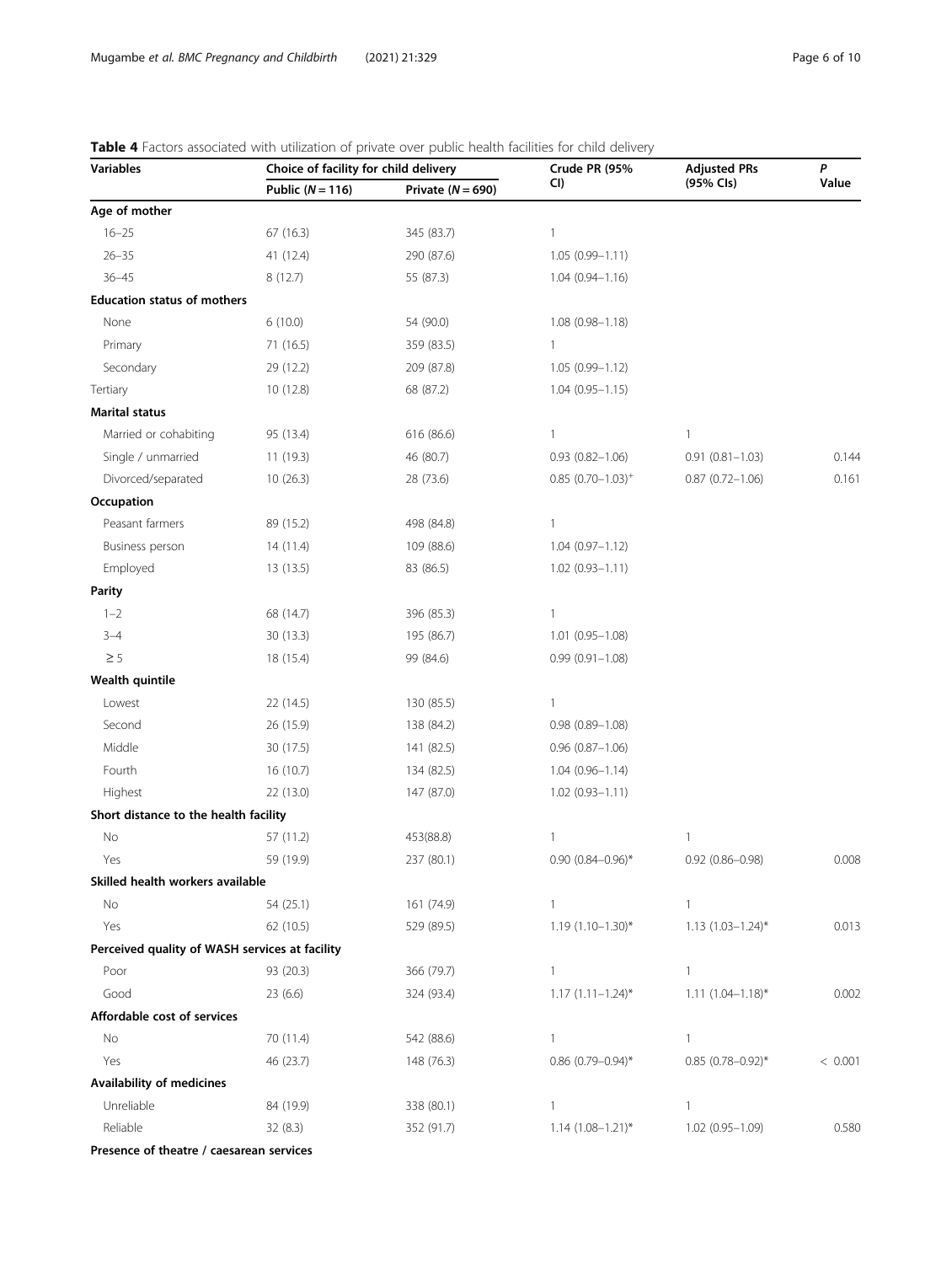| <b>Variables</b> |                    | Choice of facility for child delivery |                         | <b>Adjusted PRs</b>     |       |  |
|------------------|--------------------|---------------------------------------|-------------------------|-------------------------|-------|--|
|                  | Public $(N = 116)$ | Private $(N = 690)$                   | CI)                     | (95% Cls)               | Value |  |
| Νo               | 112 (16.9)         | 549 (83.1)                            |                         |                         |       |  |
| Yes              | 4(2.8)             | 141 (97.2)                            | $1.17(1.12 - 1.22)^{*}$ | $1.13(1.08 - 1.19)^{*}$ | 0.001 |  |

Table 4 Factors associated with utilization of private over public health facilities for child delivery (Continued)

CI Confidence Interval, PR Prevalence Ratio. At multivariate analysis, we adjusted for age, and education status of the mother. \*P values ≤0.05, + marginal significance ( $p$  value < 0.1)

(5) who believed it was not necessary to deliver at a health facility.

# Factors associated with health facility delivery service utilization

In this study, women who were engaged in business as an occupation were 6% more likely to deliver from health facilities compared to peasants [APR = 1.06, 95%] CI  $(1.01-1.11)$ ]. Women with parity of  $3-4$  [APR = 0.93, 95% CI (0.88–0.99)] were 7% less likely to deliver in health facilities compared to those with parity of 1–2. Women belonging to the highest wealth quintile [APR = 1.09, 95% CI (1.02–1.17)] were 9% more likely to have health based deliveries as compared to those in the lowest quintile (Table [3](#page-4-0)).

# Factors associated with utilisation of private or public health facilities for childbirth

Mothers who valued high skilled health workers during child delivery had a 13% higher likelihood of delivering in a private health facility over a public health facility [APR = 1.13, 95% CI (1.03–1.24)]. Mothers who valued higher quality WASH services were more likely to deliver in private facilities than public facilities [APR = 1.11, 95% CI (1.04–1.18)]. Those who considered the cost of delivery as important when choosing a health facility to deliver in were 15% less likely to deliver in a private facility [APR = 0.85, 95% CI (0.78–0.92)]. Those who considered the presence of caesarean services as important were more likely to choose a private health facility over a public facility  $[APR = 1.13, 95\% \text{ CI } (1.08 -$ 1.19)] (Table [4\)](#page-5-0).

# **Discussion**

This study used a sample of mothers who had delivered in the last 1 year, to establish the factors associated with health facility births, and draw comparisons between private and public health facilities. Overall, 90.2% of the mothers had delivered their most recent child in a health facility; with most delivering in private facilities rather than in public facilities. Although high health facility delivery utilization has been reported in studies in Kenya [[32,](#page-9-0) [33\]](#page-9-0), findings from other studies in Africa and South Asia have found relatively low proportions of health facility deliveries [\[34](#page-9-0)–[37\]](#page-9-0). The higher proportion of hospital deliveries in the current study can be attributed to the fact that our study was done within the catchment of major hospitals in the two study districts. Another explanation for high hospital deliveries is the community health insurance scheme that was implemented at the two private hospitals where mothers who attended antenatal clinics at those hospitals were given subsidized services. This could have encouraged more mothers to deliver in those health facilities. A relatively high proportion of mothers delivered in private facilities rather than public facilities, in line with a study in Nairobi, Kenya [[32\]](#page-9-0) but not consistent with another study in Ethiopia [[38\]](#page-9-0). In our study, private hospitals were better equipped and staffed to handle obstetric complications. We can also attribute this preference to the general perception that private facilities provide better quality care and can better handle obstetric complications as highlighted in other studies [[39](#page-9-0), [40\]](#page-9-0). On the other hand, the reasons identified for opting for non-facility deliveries included sudden onset of labour, high costs of hospital deliveries, poor access to transportation, and long distance to facilities, which have been, previously reported [\[41](#page-9-0)–[44\]](#page-9-0).

We found a significant association between maternal occupation (being a business-woman) and facility delivery service utilization which is similar to findings of a study conducted in Ethiopia [\[45](#page-9-0)]. This finding is understandable because these business-women can afford the cost of hospital care and therefore tend to opt for hospital deliveries, unlike the women peasant farmers. We also found a significant positive association between being in the highest wealth quintile and facility delivery utilization. Prior studies have also shown an association between higher wealth quintile of the mothers and utilization of facility delivery services [\[46](#page-9-0), [47](#page-9-0)]. A study in South Asia indicated that the proportion of private facility deliveries increased with the level of wealth [[34\]](#page-9-0), implying that increased socioeconomic index enhances the likelihood of health facility delivery service utilization.

Women with high parities (parity of 3–4) were less likely to opt for facility deliveries. This is consistent with previous studies [[48](#page-9-0)–[50](#page-9-0)]. One of the possible reasons for the low utilization of health facility delivery among multiparous women could be that they have prior experience and knowledge from previous pregnancies and deliveries and feel more confident that they can deliver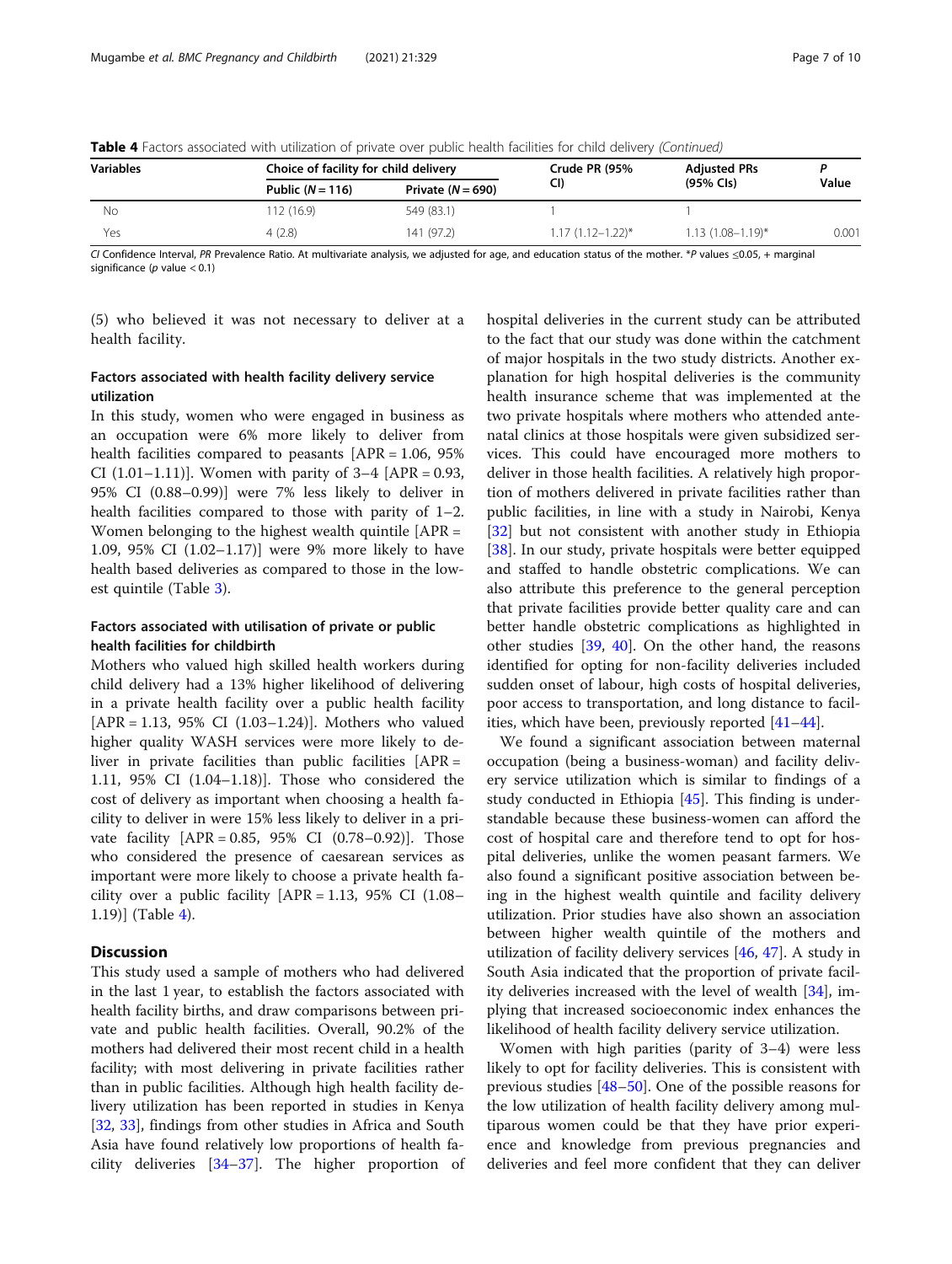safely and hence facility delivery is a lower priority. A study by Alemi suggests that women with low parity could be more motivated to deliver in health facilities due to fear of labour complications compared to their counterparts, and usually they are accompanied by relatives or husbands for their first delivery [[50](#page-9-0)].

Among mothers who utilized health facilities, delivery in private health facilities was significantly associated with mothers' perceptions of availability of skilled health workforce, perceived WASH conditions of the facility, perceived cost of delivery services, and availability of caesarean services. The provision of quality WASH services in health care facilities is paramount to ensure safety, comfort and privacy of the mothers. In this study, mothers who valued higher quality WASH services were less likely to deliver at public health facilities when compared to private facilities. However, it is important to note that this study was conducted in the catchment area of two major private health facilities with active WASH projects. Though the effect of WASH in health facilities on health seeking behaviour has not been extensively studied, improved WASH conditions, such as continuous supply of improved water, and provision of improved toilets, bathing facilities and hand washing facilities, are likely to contribute to a better childbirth experience and reduce the risk of healthcare-associated infections among mothers and new-borns [\[51\]](#page-9-0).

The availability of caesarean services also attracted mothers to deliver at private facilities compared to public facilities. Perceptions that private facilities provide better quality services during obstetric complications have been reported [\[39](#page-9-0)]. Public health facilities have been reported to lack some essential services, including caesarean services, and at times are overwhelmed by demand. Lack of surgical theatres and the limited number of trained staff are often identified with public facilities, and this can discourage mothers from choosing to deliver at public facilities in favour of private ones [\[52](#page-9-0), [53](#page-9-0)]. Private facilities in our study also had a relatively higher number of skilled health workers than in the neighbouring government facilities. Having more healthcare providers in private facilities may mean more responsiveness to patients' needs and shorter waiting times for patients as highlighted in the literature [[54\]](#page-9-0). It is likely that similar reasons related to the adequacy of the healthcare workforce, responsiveness, and waiting time could have affected mothers' utilization of health facilities for childbirth in our study though these were not specifically explored by the survey.

The cost of health facility delivery was also associated with the type of health facility utilized for child delivery. Mothers were less likely to report delivering in private health facilities compared to public facilities due to the higher cost of delivery. Private facilities have been known to be relatively more expensive than government facilities for most services [[55,](#page-9-0) [56\]](#page-9-0), and therefore many mothers without health insurance usually face challenges in accessing services in such facilities. The cost of services can therefore discourage mothers who cannot afford the bills from private health facilities.

#### **Limitations**

In a cross-sectional study, our main limitation is that we cannot infer causal relationships. Secondly, the responses of mothers were self-reported, and as such response and courtesy bias may have affected the participants' responses; i.e., perceived social pressure to respond to the questions in a certain way. However, the interviews were conducted by well-trained research assistants who objectively interviewed the mothers. The third limitation, is that the study included some mothers whose children were 12 months old, thus there is a possibility of recall bias because some women may not have been able to remember all the circumstances related to a child delivery that happened 1 year prior to the survey. Besides, the study did not address respectful maternal care, and respondents were selected from catchment areas of private and public health facilities. Selection of respondents from catchment areas of private and public health facilities may provide results, which may not reflect the health-seeking behavior for mothers living in rural communities with limited access to health facilities. However, this is one of the few studies on factors associated with health facility deliveries in rural Uganda, and it provides critical comparisons between private and public health facilities, hence adding to the growing body of evidence of the complex issues affecting maternal health service utilization.

#### Conclusion

In these study areas, there was high utilization of health facilities for childbirth. Wealth index, maternal occupation, and parity were significant determinants of health facility delivery. More deliveries occurred in private health facilities than in public health facilities. Utilization of private versus public facility to deliver a child was associated with the perceived quality of WASH services at the facility, availability of skilled birth attendants, cost of delivery services, and availability of caesarean services. It is important to improve WASH conditions and capacity for providing caesarean deliveries as well as recruit more skilled birth attendants in all health facilities. Nonfacility deliveries were related to faster progression of labour, high costs of facility delivery, and transport challenges, which should be addressed to ensure that more mothers are able to deliver in health facilities and thereby reduce maternal mortality.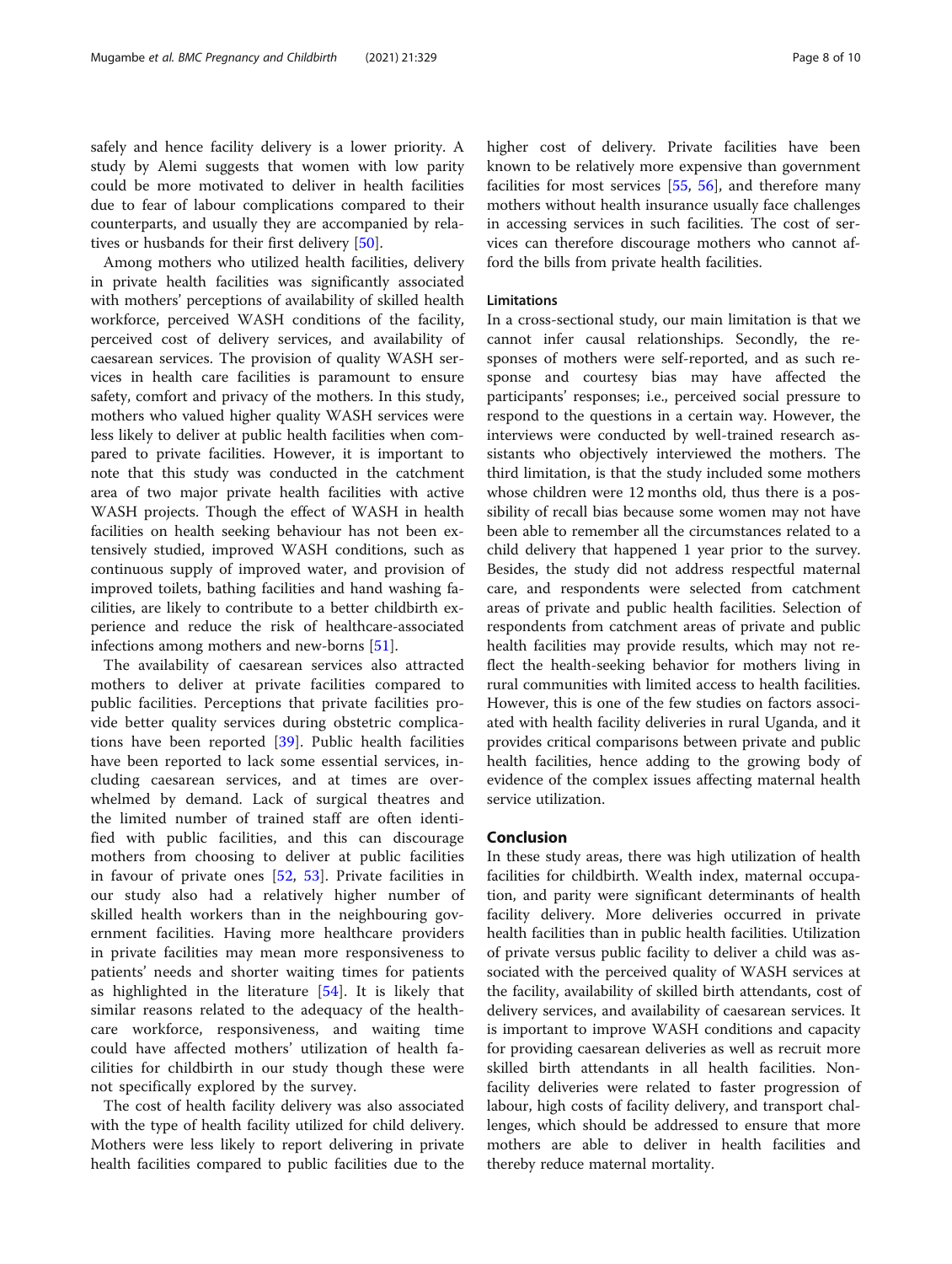<span id="page-8-0"></span>This is one of the few studies that have assessed factors associated with health facility deliveries among mothers in rural Uganda. Further, our community-based study was the first of its kind in rural Uganda, to reveal that perceived quality of WASH services is associated with mothers' utilization of private over public facilities for childbirth. More research to explore mechanisms of improving WASH services delivery and sustainability in health facilities, and mothers' perspectives and experiences on WASH in health facilities is recommended.

# Supplementary Information

The online version contains supplementary material available at [https://doi.](https://doi.org/10.1186/s12884-021-03789-3) [org/10.1186/s12884-021-03789-3.](https://doi.org/10.1186/s12884-021-03789-3)

Additional file 1.

#### Acknowledgements

We extend our thanks to the study participants for sparing their time to participate in this research. We also appreciate all the research assistants and community leaders, who worked tirelessly during the data collection exercise.

#### Authors' contributions

RKM, HY, SK, JBI, JCS, YW, JAM and CLM conceptualized the study, supervised data collection, conducted data analysis, and drafted the manuscript. STW, TS, AAH, JO, and CB participated in data collection, analysis and drafting of the manuscript. All authors read and approved the manuscript before submission.

#### Funding

The study was funded by the General Electric Foundation. The funding body did not play any role in the design of the study and collection, analysis, and interpretation of data and in writing the manuscript.

#### Availability of data and materials

The datasets analysed during the current study are available from the corresponding author on reasonable request.

# Declarations

#### Ethics approval and consent to participate

The study was approved by the Makerere University School of Public Health Higher Degrees Research and Ethics Committee (Protocol No. 329) and the Emory University Research and Ethics Committee (00078907). Also, the study was registered by the Uganda National Council of Science and Technology. All participants provided written informed consent after a detailed explanation of the study objectives. All methods were performed following relevant research guidelines and regulations.

#### Consent for publication

Not applicable.

#### Competing interests

Authors declare that they have no competing interests.

#### Author details

<sup>1</sup>Department of Disease Control and Environmental Health, School of Public Health, Kampala, College of Health Sciences, Makerere University, P.O Box 7072, Kampala, Uganda. <sup>2</sup>The Center for Global Safe Water, Sanitation and Hygiene, Rollins School of Public Health, Emory University, 1518 Clifton Rd. NE, Atlanta, GA 30322, USA. <sup>3</sup>Department of Epidemiology and Biostatistics, School of Public Health, Kampala, College of Health Sciences, Makerere University, P.O Box 7072, Kampala, Uganda.

Received: 14 December 2020 Accepted: 8 April 2021 Published online: 26 April 2021

#### References

- 1. Amu H, Nyarko SH. Preparedness of health care professionals in preventing maternal mortality at a public health facility in Ghana: a qualitative study. BMC Health Serv Res. 2016;16(1):1–7.
- 2. WHO. Maternal mortality: fact sheet: to improve maternal health, barriers that limit access to quality maternal health services must be identified and addressed at all levels of the health system. Geneva: World Health Organization; 2014. Contract No.: WHO/RHR/14.06
- 3. WHO. Global Health Observatory Data: Maternal Mortality. Geneva; 2015. [https://apps.who.int/gho/data/node.main.15.](https://apps.who.int/gho/data/node.main.15) Accessed 15 Nov 2020.
- 4. Murthy M, Vinayaka Murthy P, Hari M, Kumar V, Rajasekhar K. Place of birth: why urban women still prefer home deliveries? J Hum Ecol. 2007;21(2):149– 54. [https://doi.org/10.1080/09709274.2007.11905965.](https://doi.org/10.1080/09709274.2007.11905965)
- 5. Ronsmans C, Graham WJ, group LMSSs. Maternal mortality: who, when, where, and why. Lancet. 2006;368(9542):1189–200. [https://doi.org/10.1016/](https://doi.org/10.1016/S0140-6736(06)69380-X) [S0140-6736\(06\)69380-X.](https://doi.org/10.1016/S0140-6736(06)69380-X)
- 6. Bekana-Kebede AG, Andargie G. Use of previous maternal health services has a limited role in reattendance for skilled institutional delivery: crosssectional survey in Northwest Ethiopia. Int J Women's Health. 2013;5:79.
- 7. Coxon K, Sandall J, Fulop NJ. Society. To what extent are women free to choose where to give birth? How discourses of risk, blame and responsibility influence birth place decisions. Health Risk Soc. 2014;16(1):51– 67. [https://doi.org/10.1080/13698575.2013.859231.](https://doi.org/10.1080/13698575.2013.859231)
- 8. Miller AC, Shriver TE. Women's childbirth preferences and practices in the United States. Soc Sci Med. 2012;75(4):709–16. [https://doi.org/10.1016/j.](https://doi.org/10.1016/j.socscimed.2012.03.051) [socscimed.2012.03.051.](https://doi.org/10.1016/j.socscimed.2012.03.051)
- 9. Donnay F. Maternal survival in developing countries: what has been done, what can be achieved in the next decade. Int J Gynecol Obstet. 2000;70(1): 89–97. [https://doi.org/10.1016/S0020-7292\(00\)00236-8](https://doi.org/10.1016/S0020-7292(00)00236-8).
- 10. Koblinsky M, Matthews Z, Hussein J, Mavalankar D, Mridha MK, Anwar I, et al. Going to scale with professional skilled care. Lancet. 2006;368(9544): 1377–86. [https://doi.org/10.1016/S0140-6736\(06\)69382-3](https://doi.org/10.1016/S0140-6736(06)69382-3).
- 11. Montagu D, Yamey G, Visconti A, Harding A, Yoong J. Where do poor women in developing countries give birth? A multi-country analysis of demographic and health survey data. PLoS One. 2011;6(2):e17155. [https://](https://doi.org/10.1371/journal.pone.0017155) [doi.org/10.1371/journal.pone.0017155.](https://doi.org/10.1371/journal.pone.0017155)
- 12. Letamo G, Rakgoasi SD. Factors associated with non-use of maternal health services in Botswana. J Health Popul Nutr. 2003;21:40–7.
- 13. Gage AJ, Calixte MG. Effects of the physical accessibility of maternal health services on their use in rural Haiti. Popul Stud. 2006;60(3):271–88. [https://doi.](https://doi.org/10.1080/00324720600895934) [org/10.1080/00324720600895934](https://doi.org/10.1080/00324720600895934).
- 14. Kildea S. Risky business: contested knowledge over safe birthing services for Aboriginal women. Health Sociol Rev. 2006;15(4):387–96. [https://doi.org/10.](https://doi.org/10.5172/hesr.2006.15.4.387) [5172/hesr.2006.15.4.387.](https://doi.org/10.5172/hesr.2006.15.4.387)
- 15. Kornelsen J, Kotaska A, Waterfall P, Willie L, Wilson D. Place. The geography of belonging: the experience of birthing at home for first nations women. Health Place. 2010;16(4):638–45. [https://doi.org/10.1016/j.healthplace.2010.](https://doi.org/10.1016/j.healthplace.2010.02.001) [02.001.](https://doi.org/10.1016/j.healthplace.2010.02.001)
- 16. Thuan NTB, Lofgren C, Lindholm L, Chuc NTK. Choice of healthcare provider following reform in Vietnam. BMC Health Serv Res. 2008;8(1):1–9.
- 17. Yegezu RT, Kitila SB. Assessment of factors affecting choice of delivery place among pregnant women in Jimma Zone, South West Ethiopia: cross sectional study. J Womens Health Care. 2015;4(211):1–4.
- 18. Tuan T, Dung VTM, Neu I, Dibley MJ. Comparative quality of private and public health services in rural Vietnam. Health Policy Plan. 2005;20(5):319–27. [https://doi.org/10.1093/heapol/czi037.](https://doi.org/10.1093/heapol/czi037)
- 19. WHO/UNICEF. Water, sanitation and hygiene in health care facilities: status in low and middle income countries and way forward. Geneva: World Health Organization, Public Health EaSDoH; 2015. Report No.: 9241508477
- 20. Velleman Y, Mason E, Graham W, Benova L, Chopra M, Campbell OM, et al. From joint thinking to joint action: a call to action on improving water, sanitation, and hygiene for maternal and newborn health. PLoS Med. 2014; 11(12):e1001771. [https://doi.org/10.1371/journal.pmed.1001771.](https://doi.org/10.1371/journal.pmed.1001771)
- 21. Uganda Demographic and Health Survey 2016 [Internet]. UBOS and ICF. 2018. Available from: [https://www.health.go.ug/cause/uganda-demogra](https://www.health.go.ug/cause/uganda-demographic-and-health-survey-2016/) [phic-and-health-survey-2016/](https://www.health.go.ug/cause/uganda-demographic-and-health-survey-2016/). Cited 17th September 2020